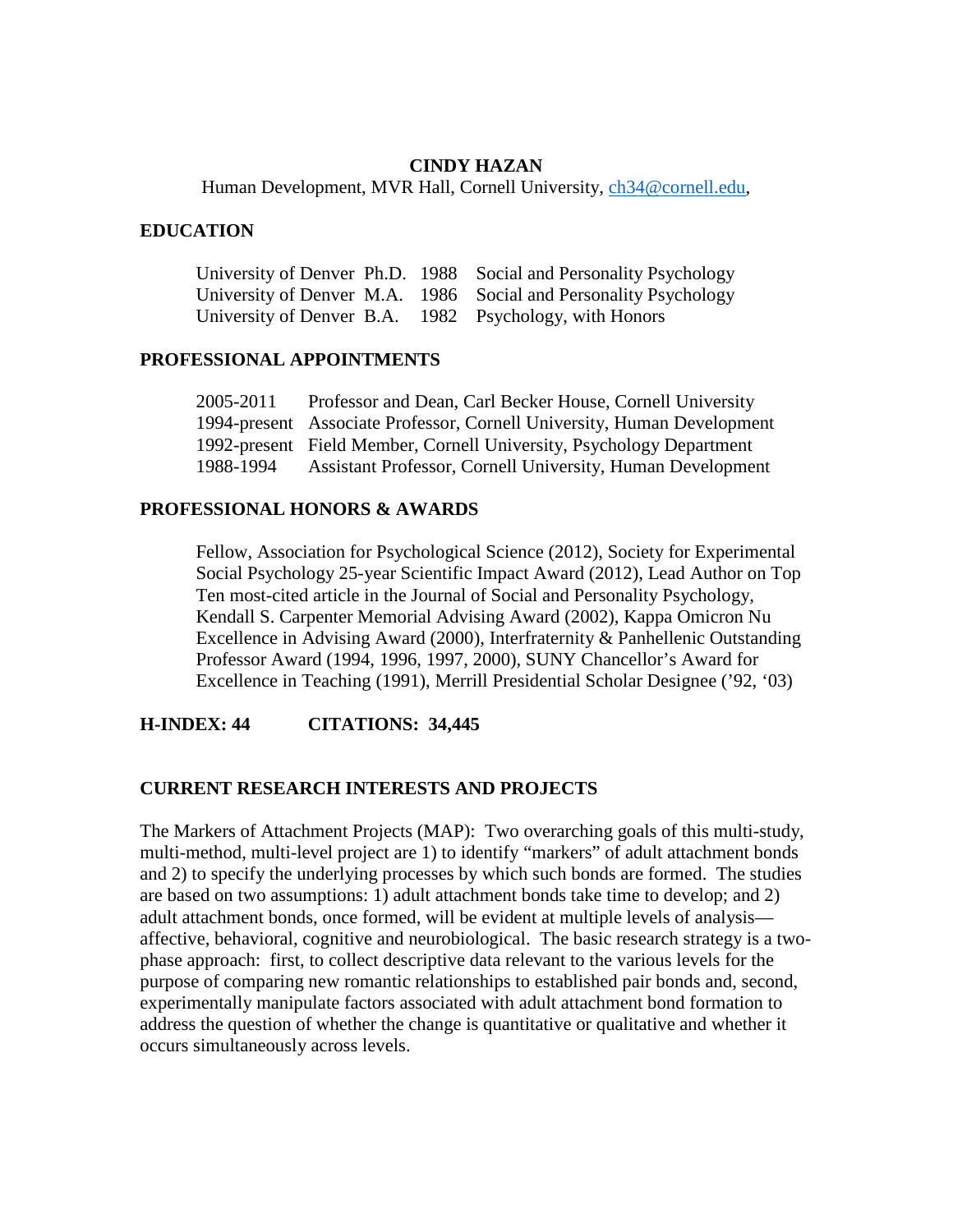# **SELECTED PUBLICATIONS**

Laurita, A.C., Hazan, C., & Spreng, R.N. (2019). Neural signatures of chronic accessibility in parent-adult attachment bonds. *Social Neuroscience, 14*(4), 462-469).

Gunaydin, G., Selcuk, E., Yilmaz, C., & Hazan, C. (2018). I have, therefore I love; Status quo preference in mate choice. *Personality and Social Psychology Bulletin, 44*(4), 589- 600.

Zeifman, D., & Hazan, C. (2016). Pair bonds as attachments: Mounting evidence in support of Bowlby's hypothesis. In J. Cassidy & P.R. Shaver (Eds.), *Handbook of attachment: Theory, research, and clinical applications (3rd Ed.),* (pp. 416-434). New York: Guilford.

Zayas, V., Merrill., S. & Hazan, C. (2015). Fooling around and falling in love: The role of sex in adult attachment. In J. Simpson, & S. Rholes, (Eds.), *Attachment theory and research: New directions and emerging themes*. New York: Guilford.

Hazan, C., & Selcuk, E. (2015). Normative processes in romantic attachment: Introduction and overview. In V. Zayas & C. Hazan (Eds.), *Bases of adult attachment: Linking brain, mind and behavior* (pp. 3-8). New York: Springer.

Zayas, V., & Hazan, C. (Eds.) (2015). *Bases of adult attachment: Linking brain, mind and behavior.* New York: Springer.

Gunaydin, G., Selcuk, E., & Hazan, C. (2013). Finding the one: A process model of human mate selection. In C. Hazan & M. Campa (Eds.), *Human bonding* (pp. 103-131). New York: Guilford.

Selcuk, E., Zayas, V., Gunaydin, G., Hazan, C., & Kross, E. (2012). Mental representations of attachment figures facilitate recovery following upsetting autobiographical memory recall. *Journal of Personality and Social Psychology, 103,* 362- 378.

Gunaydin, G., Zayas, V., Selcuk, E., & Hazan, C. (2012). I like you but I don't know why: Objective facial resemblance to significant others influences snap judgments. *Journal of Experimental Social Psychology, 48,* 350-353.

Selcuk, E., Zayas, V., & Hazan C. (2010). Beyond satisfaction: The role of attachment in marital functioning. *Journal of Family Theory and Review, 2,* 258-279.

Sbarra, D.A., & Hazan, C. (2008). Coregulation, dysregulation, self-regulation: An integrative analysis and empirical agenda for understanding adult attachment, separation, loss, and recovery. *Personality and Social Psychology Review, 12, 141-167.*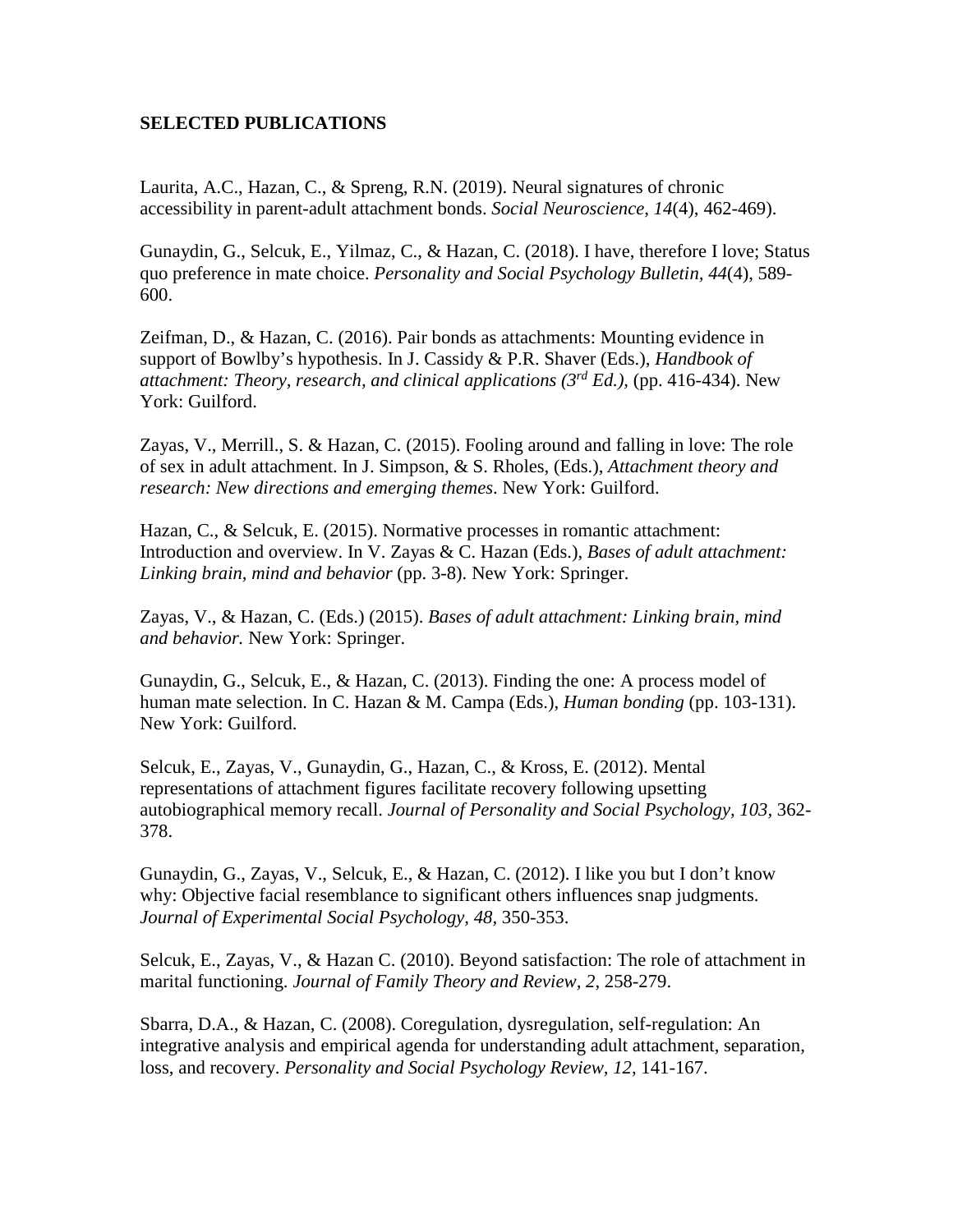Hazan, C., Campa, M., and Gur-Yaish, N. (2006). What is adult attachment? In M. Mikulincer & G.S. Goodman (Eds.), *Dynamics of romantic love: Attachment, caregiving, and sex* (pp. 47-70). New York: Guilford Press.

Hazan, C., Gur-Yaish, N., & Campa, M. (2004). What does it mean to be attached? In W.S. Rholes & J.A. Simpson (Eds.), *Adult attachment: Theory, research, and clinical implications* (pp. 55-85). New York: Guilford Press.

Hazan, C. (2003). The essential nature of couple relationships. In S.M. Johnson & V. Whiffen (Eds.), *Attachment processes in couple and family therapy*. Guilford.

Hazan, C. (2003). The human capacity for bonding. In M. Seligman & C. Peterson (Eds.), *Values in Action: Classification of Strengths*. APA Publications.

Zhang, F., & Hazan, C. (2002). Working models of attachment and person perception processes. *Personal Relationships, 9*(2), 225-235.

Hazan, C. & Diamond, L.M. (2000). The place of attachment in human mating. *Review of General Psychology 4*, 186-204.

Hazan, C. & Zeifman, D. (1999). Pair bonds as attachments: Evaluating the evidence. In J.Cassidy & P.R. Shaver (Eds.), *Handbook of attachment: Theory, research, and clinical applications* (pp.

Zeifman, D., & Hazan, C. (1997b). Attachment: The bond in pair bonds. In J.A. Simpson & D.T. Kenrick (Eds.). *Evolutionary social psychology,* (pp. 237-263). Mahwah, NJ: Erlbaum.

Zeifman, D., & Hazan, C. (1997a). A process model of adult attachment formation. In S. Duck (Ed.), *Handbook of personal relationships: Theory, research, and interventions* (2<sup>nd</sup>) ed., pp. 179-195). Chichester: Wiley.

Hazan, C., & Zeifman, D. (1994). Sex and the psychological tether. In D. Perlman and K. Bartholomew (Eds.), *Advances in personal relationships*, pp. 151-180. London.

Hazan, C., & Shaver, P.R. (1994b). Deeper into attachment theory. *Psychological Inquiry, 5*(1), 68-79.

Hazan, C., & Shaver, P.R. (1994a). Attachment as an organizational framework for research on close relationships. Target article, *Psychological Inquiry, 5*, 1-22.

Shaver, P.R., & Hazan, C. (1993). Adult romantic attachment: Theory and evidence. *Advances in personal relationships, 4,* 29-70.